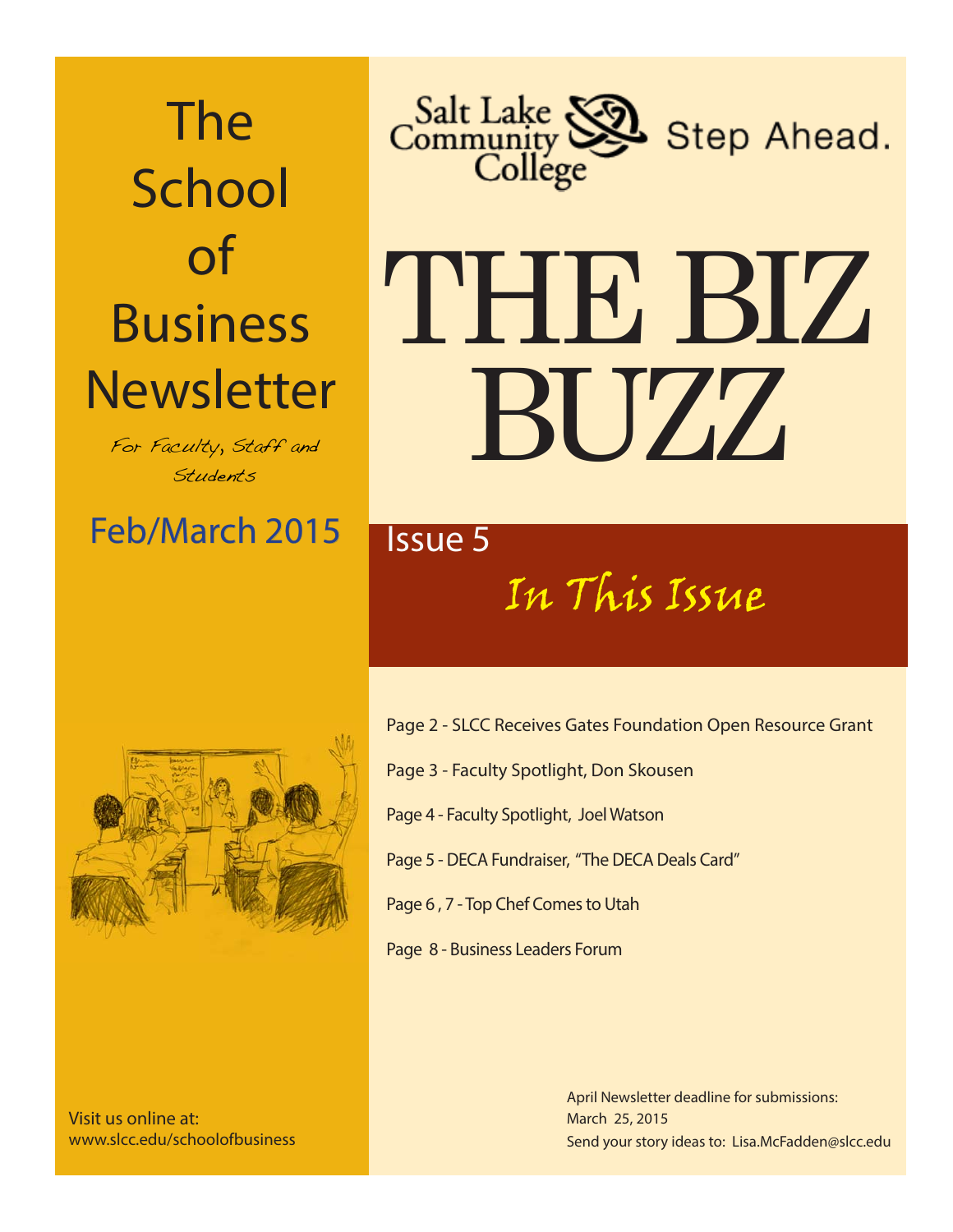#### **Gates Foundation Grant: Four School of Business Faculty to Pilot Open Resource Classes**

By Paul Benner, Associate Dean of Accounting, Finance & Econofmics

As part of a Gates Foundation educational grant, seven Salt Lake Community College members attended a meeting sponsored by Lumen Learning of Portland, Oregon. The purpose of the meeting was to work on the development of a platform to deliver high quality Open Educational Resource materials to students at a fraction of the cost of traditionally published material.

The group spent President's Day weekend in downtown Portland, identifying and arranging content and determining the features the new platform should include. SLCC's team joined others from Broward College, Carnegie Mellon University, Cerritos College, the Kellogg School of Management, Pittsburg State University, Santa Ana College, the Washington State Board of Community and Technical Colleges, Tidewater Community College, the University of Maryland University College, and the University of Mary Washington. Industry experts attended from BBC Worldwide Learning, Clark Aldrich Designs, Inclusive Design Research Centre, Lumen Learning, and Online Learning Consortium. The teams are currently developing courses for Principles of Marketing, Introduction to Business, Microeconomics, and Macroeconomics.

Lumen's initiative is to gather open source materials and deliver them in a mastery model. Under this model, course learning objectives are separated into learning modules that include reading and other content, self-tests, adaptive guidance, and a final assessment for mastery of the learning objective. Students work at their own pace, as guided by their instructor. The work of building the tool is separated into content, which is directed by faculty subject matter experts, and the platform, as built by Lumen's staff.

The course and platform building process has been in progress since late summer 2014. The courses are scheduled to be live and ready for testing Fall Semester, 2015. During the first two semesters, students in designated sections will pay nothing for their course materials. After the pilot, the fee will be a fraction of what students currently pay for their materials, and the cost will be a course fee rather than a separate purchase. That way students will have first-day access to their materials. As an added bonus, the materials will be theirs to keep.

This Open Resources initiative is one way the college and the School of Business are working to improve access to students. For more information about Open Education Resources, please contact Jason Pickavance or one of the team members shown below.



 **SLCC Open Resource/Gates Grant Participants**

**1st Row L-R: Ike Ikema, Paula Michniewicz, Jason Pickavance, 2nd Row L-R: Ahmad Kareh, Basil Chelemes, Dennis Watson, Paul Benner.**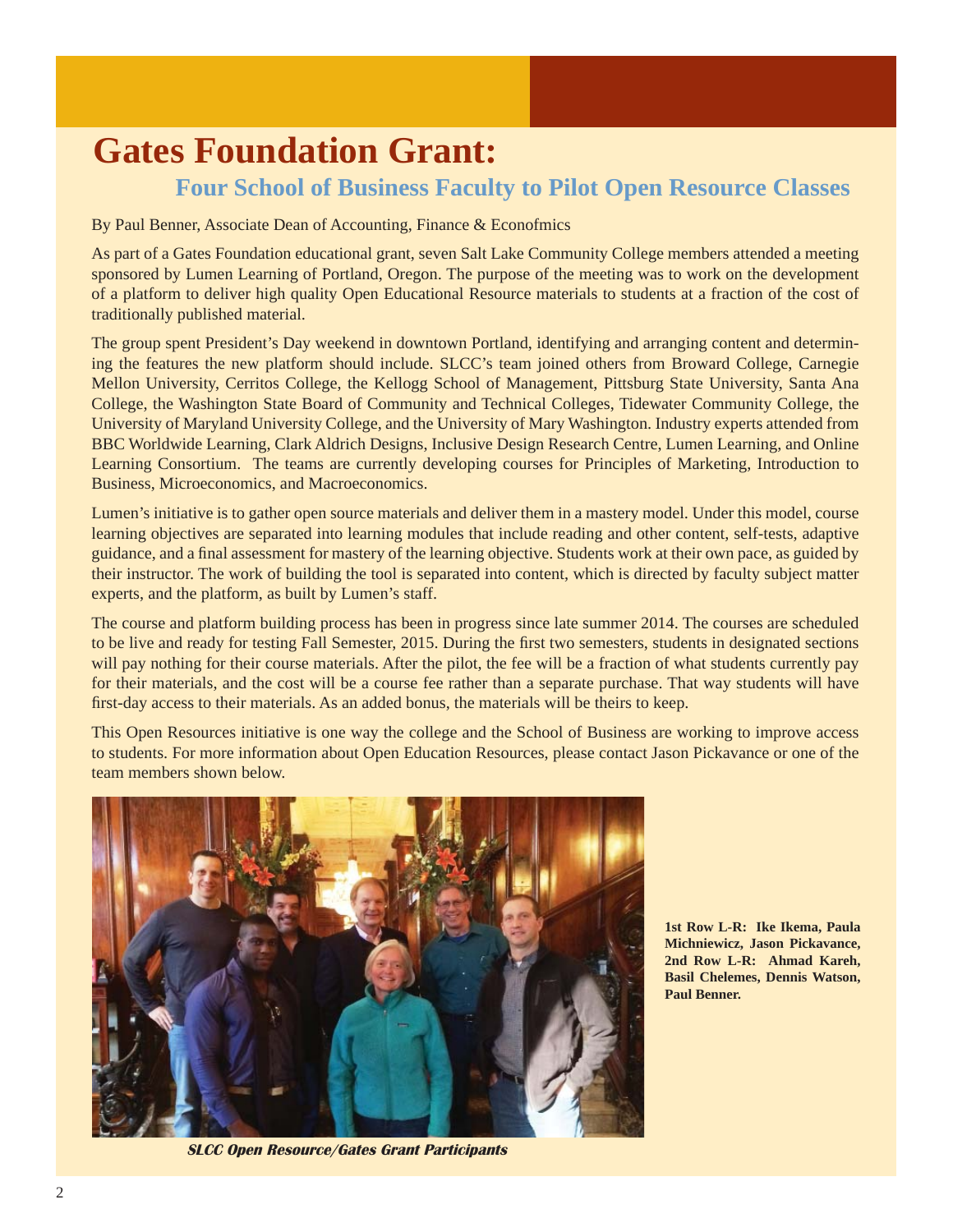#### **Don Skousen to Retire from SLCC**

Don Skousen started working with Salt Lake Community College in 1994 as an Adjunct Instructor, and became a Full-Time Faculty Member in 1996. Don earned his Masters Degree in Human Resource Management from the University of Utah, and has various certifications in NIST (National Institute of Standards, Six Sigma, and JIT (Just in Time) to name a few.

Before his career with Salt Lake Community College, Don held a number of positions including Human Resource Wage & Salary Analyst, Production Manager, Plant Manager, and Project Manager. In addition to teaching for Salt Lake Community College, Don has taught for UVU & BYU in their Manufacturing Program.

When asked what he liked most about working at SLCC,

particularly in the School of Business, Don stated that he

enjoys interfacing with, and helping students understand difficult materials. He also enjoys working with Faculty and Administration, many of whom he has developed close friendships.

Don has taught a wide variety of classes offered in the School of Business, ranging from Business Calculus, Business Statistics, Business Law and Entrepreneurship to Foundations of Business, Small Business Management, Human Resource Management, and International Business, as well as other classes. Don jokes that he "has to retire to make it to all his doctor appointments." He and his wife plan to serve a mission for the LDS Church. He also plans to visit his grandchildren more, go hiking, fishing and off road in his truck . Don also likes to visit out-of-the-way places in Utah. He makes an annual pilgrimage to Jackson Hole Wyoming. He has the motto "Have passport, will travel." He will use his passport to visit Western Canada and Mexico to visit family and see where his Dad was born.

In his leisure time Don enjoys watching NCIS and listening to the Rolling Stones and Garth Brooks. He says the Rolling Stones fit really well with his passion for off-roading. Don announced that he will retire at the end of Spring Semester. He has contributed a great deal to the Business Management Department and School of Business. We wish him well in his adventures that lie ahead!







 **Don Skousen, Business Management Faculty**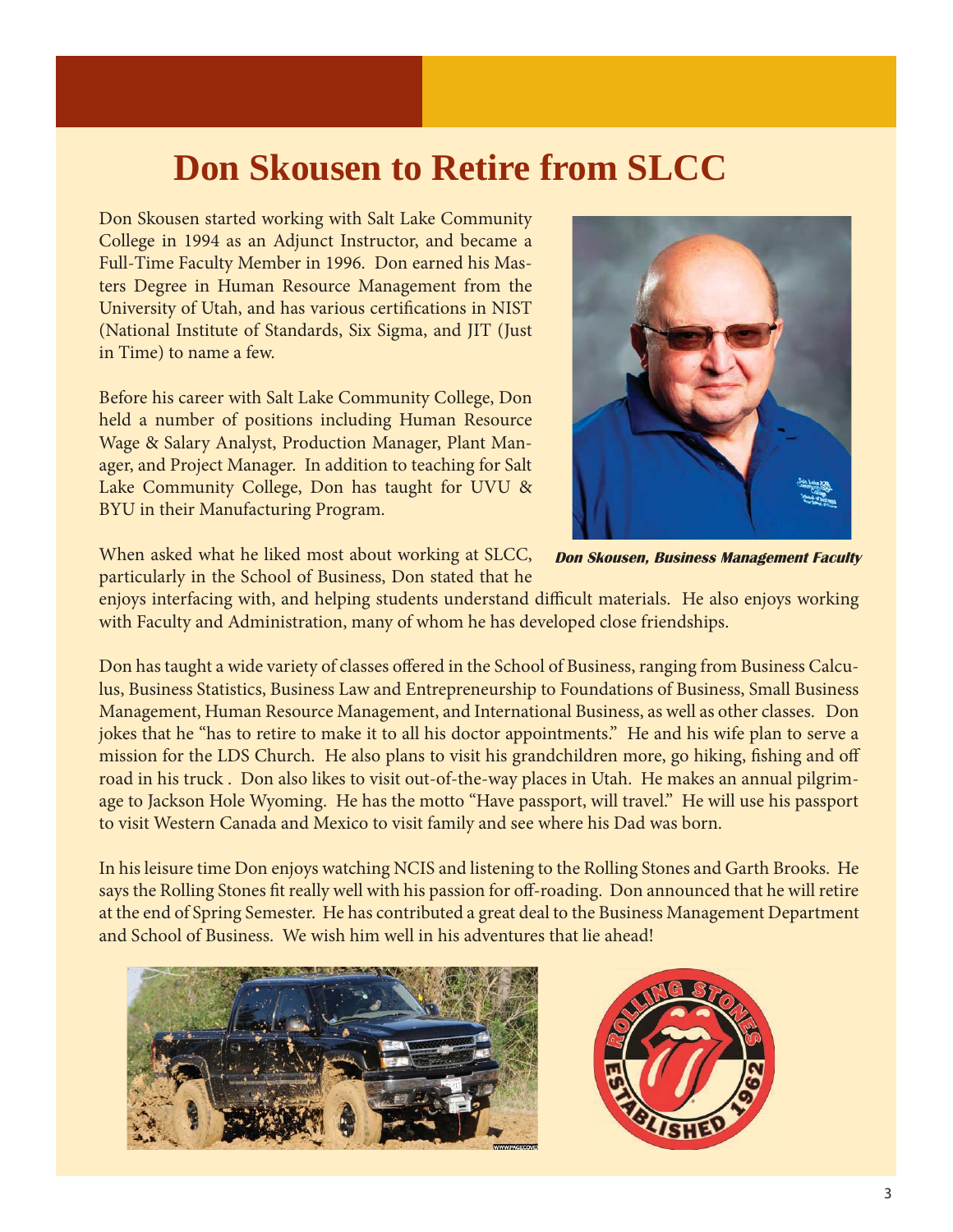#### **The School of Business Welcomes New Marketing Instructor**



 **Joel Watson, Marketing Faculty** 

Welcome Dr. Joel Watson as the new Assistant Professor in the Marketing Department. He is currently teaching Introduction to Marketing, Sales, Consumerism and the Marketing Capstone class.

Joel received both a BS in Marketing and a MS in Marketing from the University of Virginia. He received a PhD in Marketing from the University of Utah. Additionally, he has completed Masters course work in Philosophy of Science and Film.

Before coming to SLCC, Joel started a production company, and is currently working on a Documentary and a two series project. He was also the CEO of a marketing research firm in Washington D. C. for 10 years. Joel has 14 years of teaching experience in higher education.

While Joel was in graduate school at the University of Utah, he said he had the pleasure of getting to know students that started their education at SLCC. He said it seemed that they were typically the ones who were at the top in his classes. "As I started teaching here, I have had the same experience with my students. They are excellent, Joel remarked. He added, "they are inquisitive, diligent and

engaged, and I couldn't ask for more." Joel said The School of Business has provided what he can best describe as a family atmosphere. "Everyone has made me feel at home, and that I am a valued member of a team engaged in providing the best possible experience for the students," Joel remarked.

Joel is from Pullman, Washington, where both of his parents were Professors at Washington State University. His father taught in Radio/Television and his mother taught English. When Joel was ten, his family moved to Washington D.C. His father became the first Director of Programing for the new Public Broadcasting System (PBS). His mother taught English at George Mason University. He lived with his family in London for two years, while his father worked with the BBC to help bring programing to the U.S. Joel traveled with his family throughout Europe. He said, "that experience continues to shape my worldview and inform my teaching." Joel has traveled to all 48 of the lower states, all through the Caribbean, Central America and China. Cuba and Scandinavia are next on his travel list.

Joel is 97% Scottish and has been fortunate to spend time there and said "it felt like home." He owns four kilts and said he wears them often. Joel has coached Lacrosse at the collegiate level for ten years. Joel has a great love of music. He used to play the Tenor Sax in a jazz band. Joel said he has over 5,000 albums and CD's .

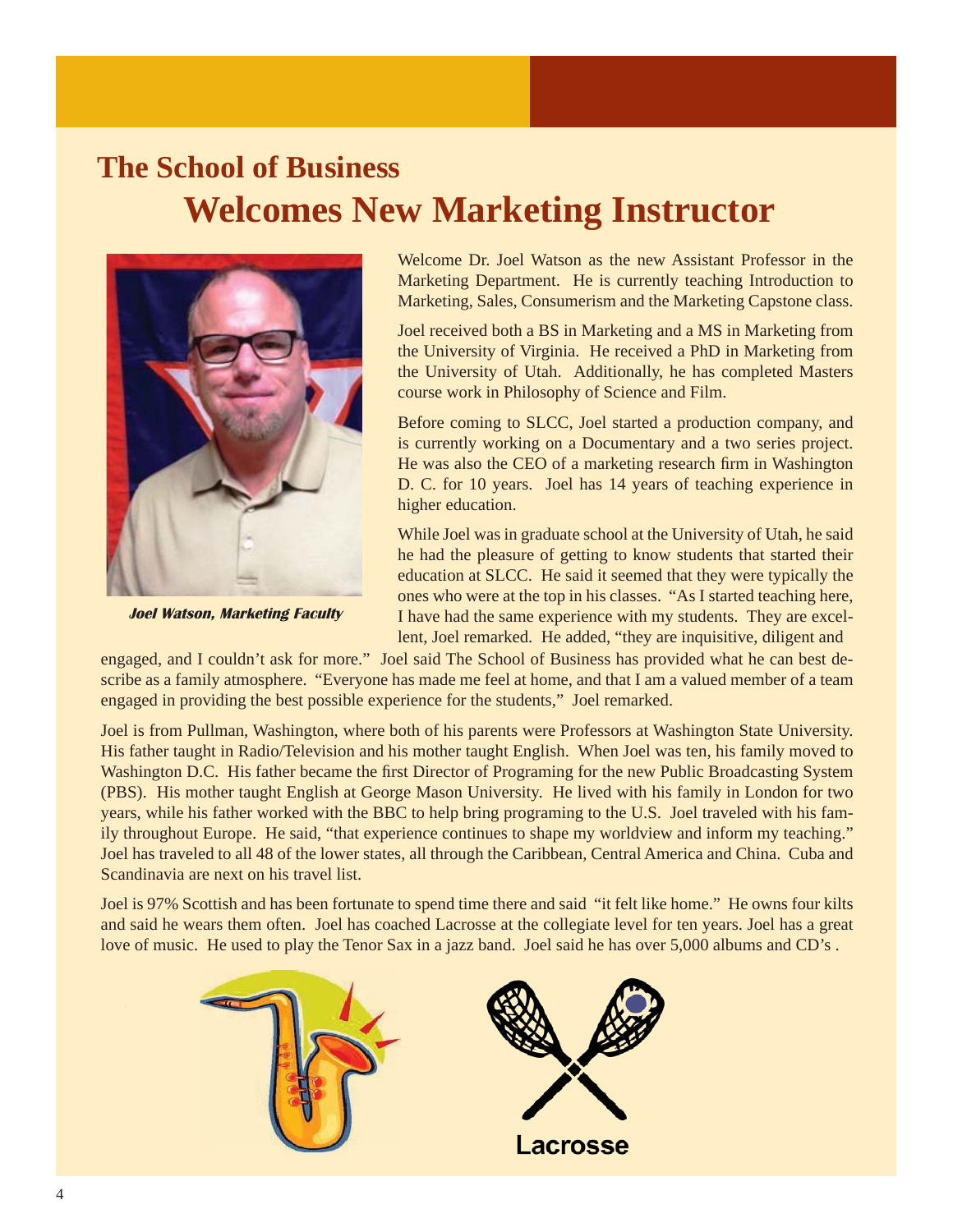#### **DECA Fundraiser...Show Your Support!**

Collegiate DECA has put together a great fundraiser, the **"DECA Deals Card."** 

The **DECA Deals Card** is a reusable coupon card offering special discounts on products and services near the campus. The **DECA Deals Card** provides hundreds of dollars in savings, and only costs \$15.00. All proceeds will benefit the SLCC Collegiate DECA program. Purchase one today!

You may contact a DECA representative or Cherie Beam at cheriedeca@gmail.com, or you can go to Room 109 in the Business Building to get your **DECA Deals Card**!



Brow Spa 24 Get lip thread free with eyebrow thread - **Valley Fair Mall** Asian Apps Buy one smoothie get one smoothie free - Valley Fair Mall The Nerd Store Buy one get one 1/2 off up to \$500 - Valley Fair Mall Tunex \$25 Safety & Emissions Test 5313 So. 4015 W. Game Grid \$1 free tokens with \$5 token purchase - Valley Fair Mall Jamba Juice \$1 off juice or smoothie -3567 Constitution Blvd. or 5578 So. Redwood Rd. Popcorn Cottage Free med. drink with purchase of med/lrg popcorn - Valley Fair Mall **Shahrazad** Free med. drink with any sandwich purchase -1615 W 2100 So M & M Service \$19.99 oil change - most cars, up to 5 quarts - 4804 So Redwood Rd. Mad Greek \$1.99 1/4 lb cheeseburger with grilled onion saute - Any Utah location Pizza Pie Cafe All you can eat buffet lunch \$5.99 dinner \$6.99 -751 Ft. Union Blvd. X-Brands Buy one get one 1/2 off **Valley Fair Mall** Pizza Rev Free drink with purchase of Pizza - 3601 So. 2700 W. Valley Fair Mall

\$15

exp: 12/13/15

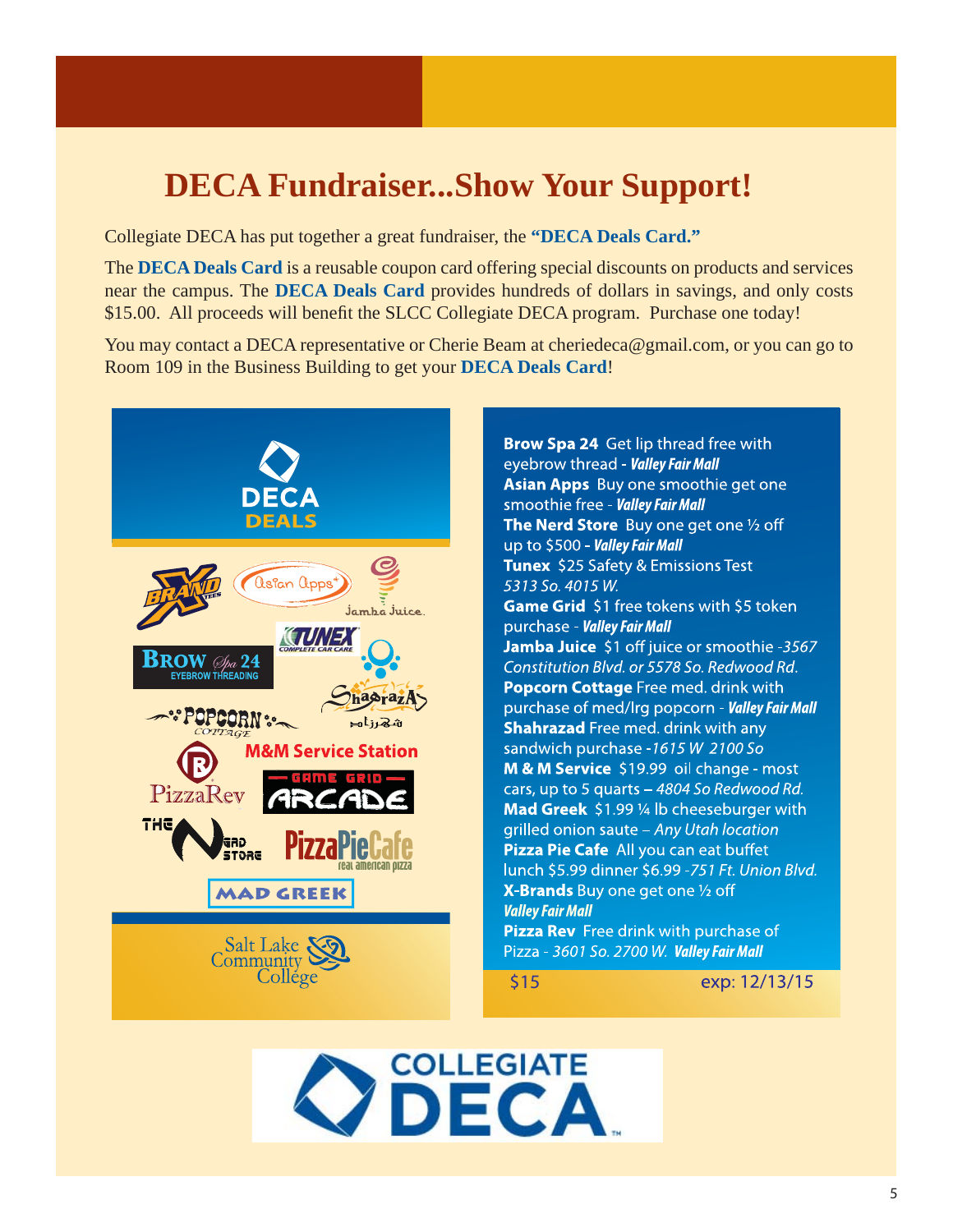#### **Top Chef Comes to Utah**

#### By Bob Burdette, SLCC Culinary Arts Director

One of the contestants on the hit television show, 'Top Chef', Katie Weiner, came to Utah to host the culinary competition at the Home Show on Saturday, January 10th at the South Towne Expo Center. As one of America's top rated cooking shows, "Top Chef" singularly has raised the consciousness of food in the life of the American Family ( it showcases the top restaurant chefs in the country). Matt Nihipali and Chris Williams worked together as a team against Penny Laver & Donna Mills (all Culinary Arts Institute students) to cook a mystery box of ingredients into a gourmet meal. What no one knew was that in 90 minutes they had to transform a frozen rack of beef ribs into something tender enough to melt in your mouth.

Three times in the past year, students from the Culinary Institute at SLCC have been called upon to test their skills in cooking competitions; twice at the Home Shows and once at the Utah Educational Network Cheese Challenge. Each time SLCC was represented well. The coaching of these students falls under the direction of super-star faculty, Chef Franco Aloia.

The Culinary Institute is the newest program in the School of Business. Under the direction of fulltime faculty chefs and adjunct teaching professionals students are taught all the skills necessary to operate full-service food establishments; from setting the table, to skilled wine service, to expert food preparation in the commercial kitchen.



**Back Row: (L-R) Donna Mills, Penny Laver, Chris Williams and Matt Nihipali; Front Row: Panel of Judges**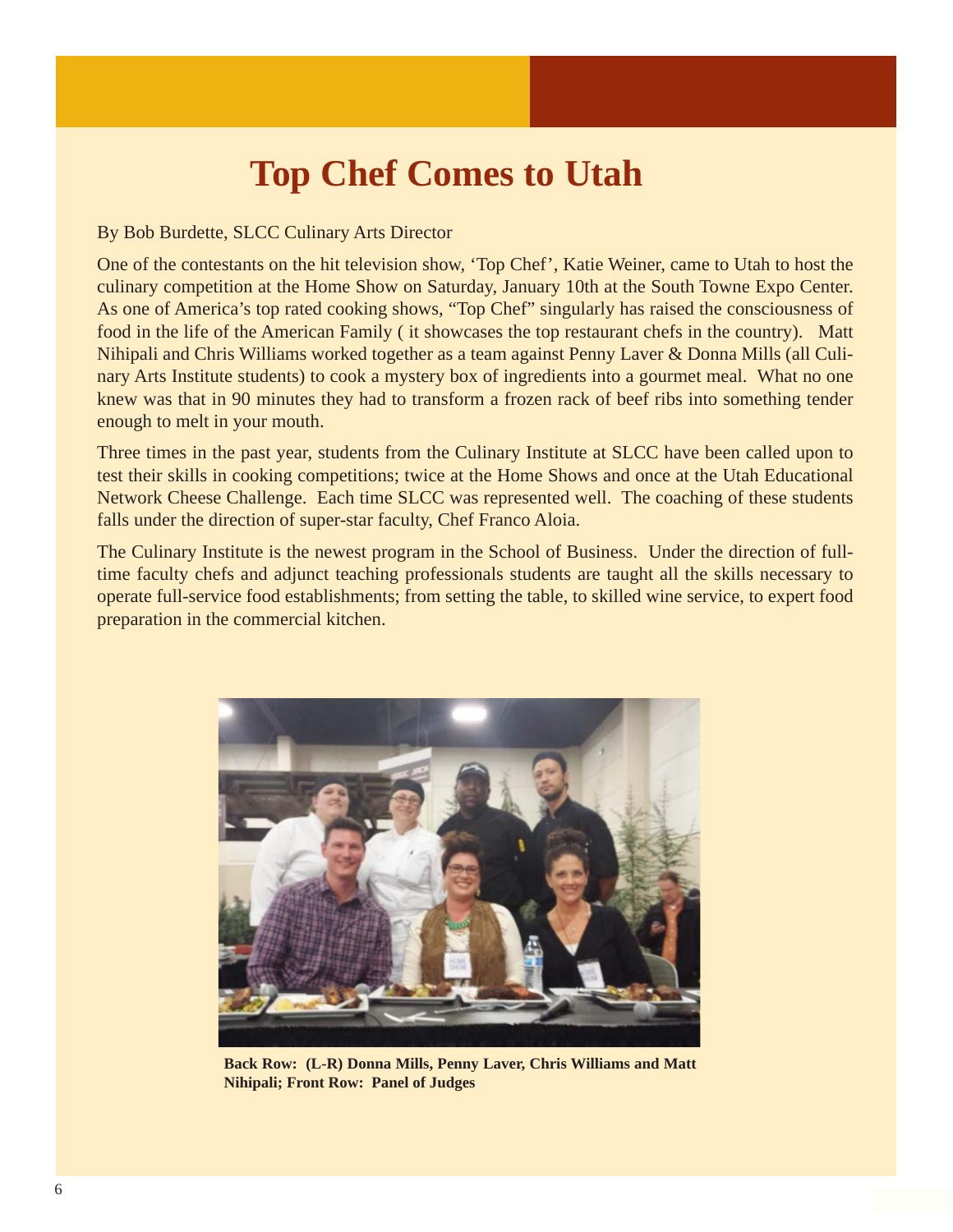#### **Top Chef (cont.)**

#### **Culinary Arts Students Compete**



 **Contestants wait for judges' scores Matt Nihipali** 







*Chris Williams Penny Laver and Donna Mills* 



**Donna Mills and Penny Laver Matt Nihipali and Chris Williams**